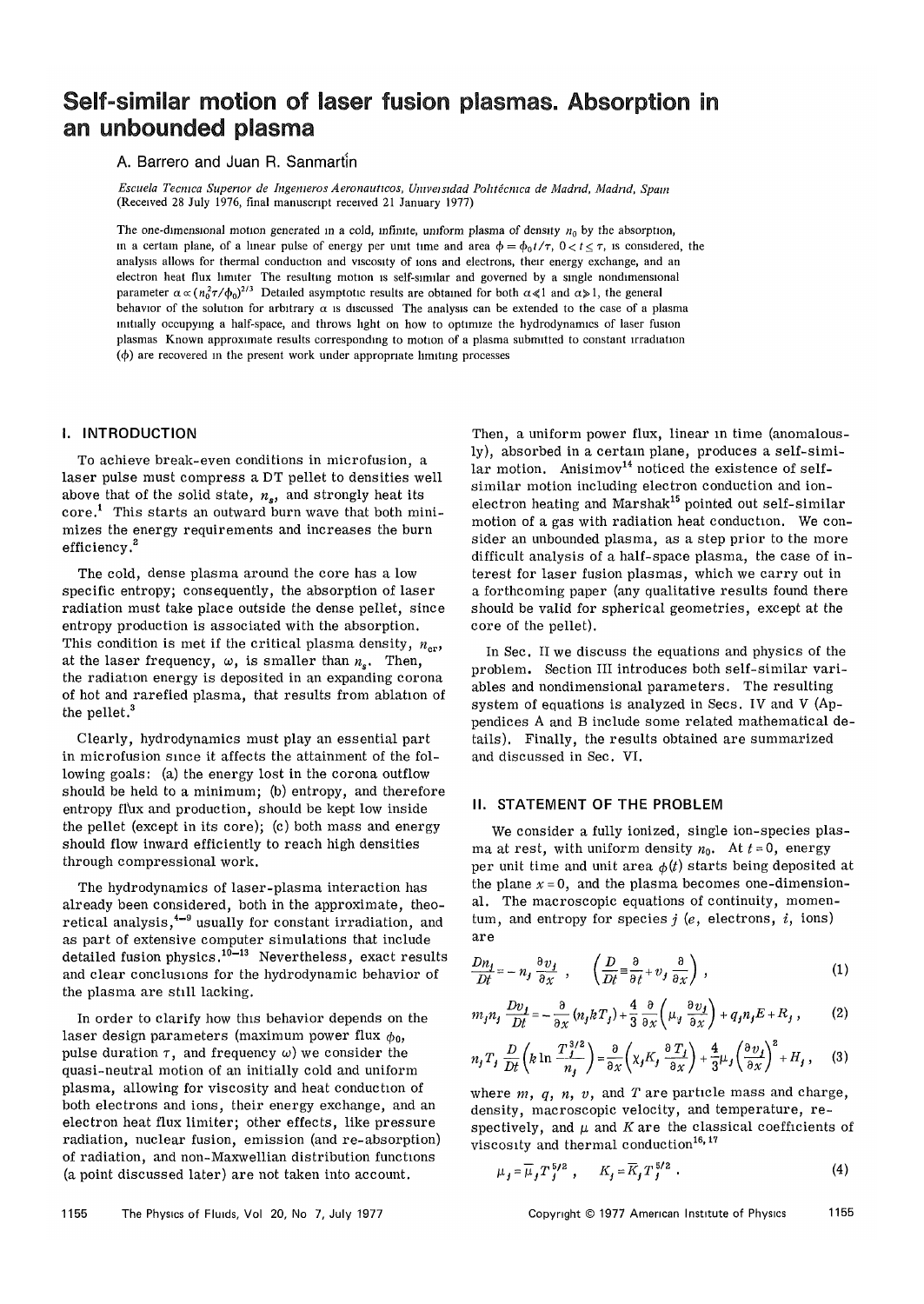Both  $\overline{\mu}$  and  $\overline{K}$  depend weakly on T and n through Coulomb logarithms.

We have assumed a collision-dominated plasma; that is, at each time  $t$  the mean free path  $\lambda$  and the time between collisions, for each species, are assumed to be much less than the length of plasma disturbed,  $x<sub>i</sub>(t)$  and *t,* respectively; the conditions implied by this hypothesis will be discussed in Sec. III. Nonetheless, a flux limiter<sup>12, 18</sup>

$$
\chi_{\sigma} = \left[1 + \left(\frac{8\pi m_{\sigma}}{9k^2}\right)^{1/2} \frac{\overline{K}_{\sigma}}{n_{\sigma}} T_{\sigma} \left|\frac{\partial T_{\sigma}}{\partial x}\right|\right]^{-1} \tag{5}
$$

is included in the electron heat conduction to approximately deal with situations where these conditions are not entirely met (viscous effects, for electrons, are much less important than thermal conduction even though viscous and thermal diffusivities are comparable, because, as will be shown,  $v_e \approx v_t$  and therefore,  $m_e v_e^2$  $\ll kT_e$ ). On the other hand, since  $\lambda_i \propto T_i^2$  and  $\chi_e$  is only needed when  $T_f \ll T_g$  (see Sec. IV), we set

 $\chi_t \simeq 1$ ;

ion diffusivities, moreover, are smaller than electron diffusivities by a factor of the order of  $(m_e/m_f)^{1/2}$ .

If the motion is quasi-neutral (a point to be discussed in Sec. III),  $n_e \approx n_i \equiv n$  for singly charged ions, and thus  $(\partial/\partial x)(v_g - v_i)n \simeq 0$ . Since  $v_f$  vanishes in the undisturbed plasma, we have  $v_a \approx v_i \equiv v$  everywhere. Then, Eqs. (1) become just

$$
\frac{\partial n}{\partial t} + \frac{\partial (nv)}{\partial x} = 0.
$$
 (6)

Also, adding Eqs. (2) for  $j = e, i$ , neglecting  $m_e$  against *m,,* and making use of quasi-neutrality we find

$$
m_{\mathbf{i}} n \frac{Dv}{Dt} = -\frac{\partial}{\partial x} \left[ nk(T_{\mathbf{g}} + T_{\mathbf{t}}) \right] + \frac{4}{3} \frac{\partial}{\partial x} \left[ \left( \mu_{\mathbf{g}} + \mu_{\mathbf{t}} \right) \frac{\partial v}{\partial x} \right] \tag{7}
$$

since obviously the ion-electron friction satisfies  $R_g + R_f$  $= 0$ . Thus, the electric field E, set up by a slight charge separation, is dropped from the analysis.

Neither emission or absorption of radiation, nor nuclear fusion are considered here. The energy deposition at  $x = 0$  simulates the anomalous absorption of laser radiation, its pressure being neglected. Then,

$$
H_{\mathbf{i}} = \frac{3}{2} n k \left[ (T_e - T_{\mathbf{i}}) / t_{ei} \right] \tag{8a}
$$

and  $H_e = -H_i + \phi(t)\delta(x)$ ,  $t_{ei}$  being the relaxation time for ion-electron energy exchange<sup>16</sup>

$$
t_{el} = \overline{t}_{el} T_e^{3/2} n^{-1} , \qquad (9)
$$

where  $\bar{t}_{et}$  involves a Coulomb logarithm.

If the laser absorption results in an energy per particle of the order of 0.1 keV or larger, the present analysis would retain its validity even if we have a condensed substance, instead of a plasma, at  $t = 0.4$  For such energies we may, therefore, neglect the initial temperatures and have

$$
T_e(x, 0) = T_i(x, 0) = v(x, 0) = 0, \qquad n(x, 0) = n_0.
$$
 (10)

On the other hand, because of the symmetry of the problem with respect to the plane  $x = 0$ , we need only consid-

er the  $x > 0$  half-space; then, the boundary conditions become

$$
T_e(\infty, t) = T_i(\infty, t) = v(\infty, t) = 0, \qquad n(\infty, t) = n_0,
$$
  

$$
v(0, t) = 0, \qquad \partial T_i / \partial x \big|_{x=0} = 0.
$$
 (11)

Finally, integrating the electron entropy equation between 0" and 0\* we get

$$
2\chi_e \overline{K}_e T_e^{5/2} \partial T_e / \partial x \big|_{x=0} + \phi(t) = 0.
$$
 (12)

Use of the boundary condition (12) allows one to drop the term  $\phi(t)\delta(x)$  in  $H_e$  and leads to

$$
H_e = -H_f \tag{8b}
$$

Now, if  $\phi$  is linear

 $\phi = \phi_0 t / \tau$ ,  $0 < t \le \tau$ ,

the solution of the system  $(6)$ ,  $(7)$ , and  $(3)$ , with Eqs. (8) and conditions  $(10)$ - $(12)$ , while the pulse is on, is self-similar (as shown in the next section) as long as the Coulomb logarithms in Eqs.  $(4)$ ,  $(5)$ , and  $(9)$  can be approximated by constants.

# III. SELF-SIMILAR VARIABLES AND EQUATIONS

Let

$$
\phi(t) = \phi_0(t/\tau)^p \qquad 0 < t \leq \tau \tag{13}
$$

and define

$$
\xi = x/[wt(t/\tau)^q], \qquad n(x, t) = n_0 \overline{n}(\xi) ,
$$
  
\n
$$
v(x, t) = v_0(t/\tau)^r u(\xi), \qquad T_j(x, t) = T_0(t/\tau)^s \theta_j(\xi) .
$$
\n(14)

Introducing (13) and (14) into the equations of the last section, the powers of  $t$  are found to drop out when

$$
p=1
$$
,  $q=\frac{1}{3}$ ,  $r=\frac{1}{3}$ ,  $s=\frac{2}{3}$ . (15)

Now, since  $w$ ,  $v_0$ , and  $T_0$  may be chosen arbitrarily, we set

$$
\frac{v_0}{w} = \frac{4}{3} , \qquad \frac{\overline{K}_e T_0^{5/2}}{kn_0 w^2 \tau} = 1 , \qquad \frac{\overline{K}_e T_0^{7/2}}{\phi_0 w \tau} = 1 ,
$$

in order to simplify the continuity equation in the usual way, and take into account the fact that both energy deposition and electron heat conduction lie at the root of the phenomenon studied. Then, defining

$$
\alpha = 3kT_0/m_{\tilde{i}}v_0w,
$$

we can compute all nondimensional coefficients in the equations in terms of  $\alpha$  and  $A$ <sup>*i*</sup> (the ion mass number) from the known values of  $\overline{K}_i$ ,  $\overline{\mu}_i$ , and  $\overline{t}_{e^i}$ , <sup>16, 17</sup>

We thus arrive at the following system:

$$
\frac{d\,\overline{n}}{d\xi} = \frac{\overline{n}}{\xi - u} \frac{du}{d\xi} \,,\tag{16a}
$$

$$
u + 4(u - \xi) \frac{du}{d\xi} = -\frac{\alpha}{\overline{n}} \frac{d}{d\xi} \left[ \overline{n} (\theta_{\theta} + \theta_{\theta}) \right]
$$
  
+ 
$$
\frac{1}{\overline{n}} \frac{d}{d\xi} \left[ \left( \frac{0.039}{A_{\theta}^{1/2}} \theta_{\theta}^{5/2} + \frac{0.00049}{A_{\theta}} \theta_{\theta}^{5/2} \right) \frac{du}{d\xi} \right],
$$
(16b)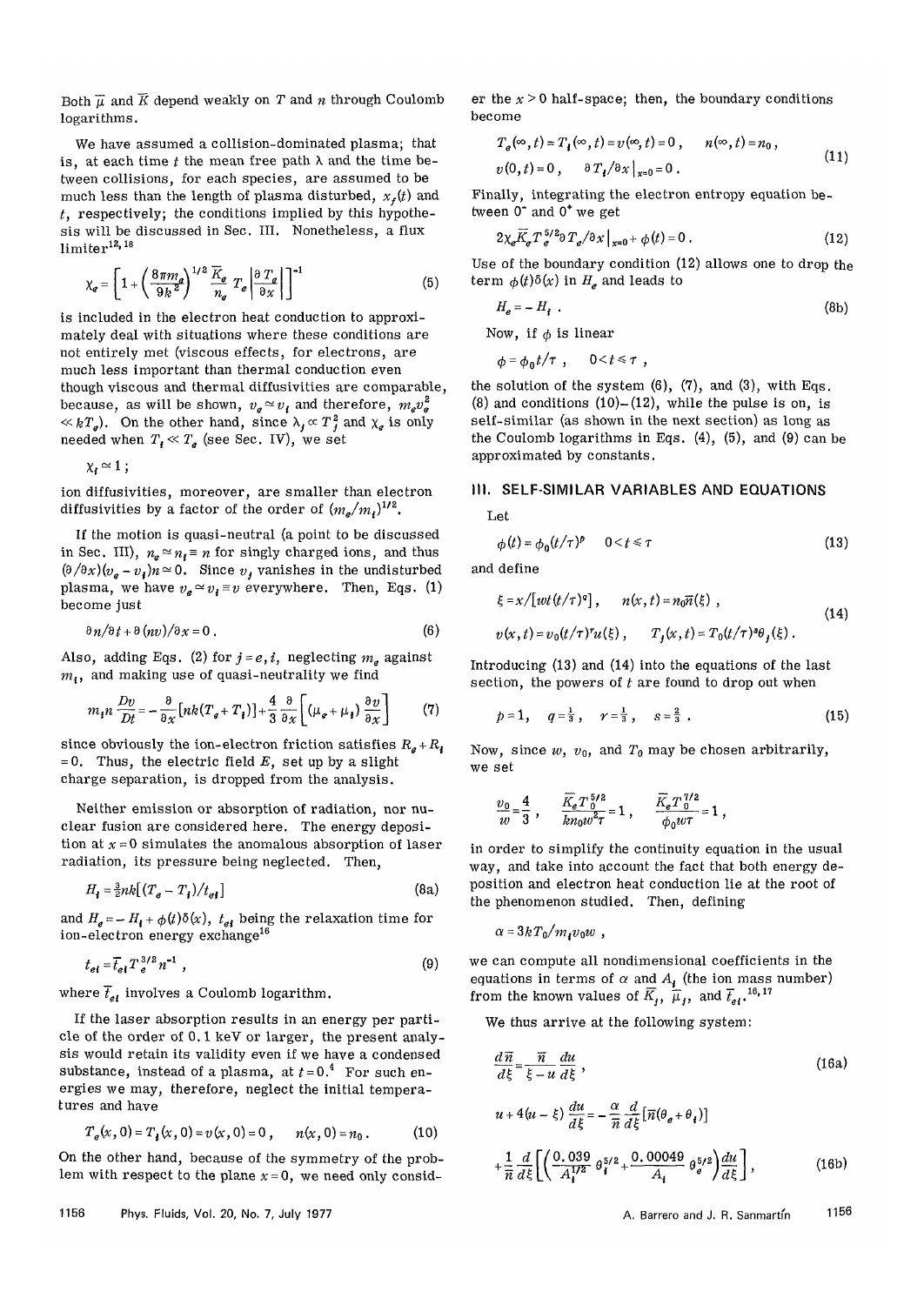$$
\overline{n}\left[\theta_e\left(1+\frac{4}{3}\frac{du}{d\xi}\right)+2(u-\xi)\frac{d\theta_e}{d\xi}\right]=\frac{d}{d\xi}\left(\chi_e\theta_e^{5/2}\frac{d\theta_e}{d\xi}\right)
$$

$$
+\frac{0.00065}{A_t\alpha}\theta_e^{5/2}\left(\frac{du}{d\xi}\right)^2-4.3\alpha\overline{n}^2\frac{\theta_e-\theta_t}{\theta_e^{3/2}},\qquad(16c)
$$

$$
\overline{n}\left[\theta_i\left(1+\frac{4}{3}\frac{du}{d\xi}\right)+2(u-\xi)\frac{d\theta_i}{d\xi}\right] = \frac{0.041}{A_i^{1/2}}\frac{d}{d\xi}\left(\theta_i^{5/2}\frac{d\theta_i}{d\xi}\right) + \frac{0.052}{A_i^{1/2}\alpha}\theta_i^{5/2}\left(\frac{du}{d\xi}\right)^2 + 4.3\alpha\overline{n}^2\frac{\theta_\theta-\theta_i}{\theta_i^{3/2}},
$$
\n(16d)

$$
\chi_e = \left(1 + \frac{0.059}{A_i^{1/2} \alpha^{1/2}} \frac{\theta_e}{\pi} \left| \frac{d\theta_e}{d\xi} \right| \right)^{-1} \tag{17}
$$

with boundary conditions

$$
\theta_{\theta}(\infty) = \theta_{\ell}(\infty) = u(\infty) = 0, \quad \overline{n}(\infty) = 1,
$$
  
 
$$
u(0) = 0, \quad d\theta_{\ell}/d\xi|_{\xi=0} = 0, \quad 2\chi_{\theta} \theta_{\theta}^{5/2} d\theta_{\theta}/d\xi|_{\xi=0} = -1.
$$
 (18)

We have taken all the Coulomb logarithms equal to a constant of arbitrary value. The relative importance of electron heat conduction, ion viscosity and heat conduction, and electron viscosity is clear from the numerical coefficients in system (16).

It proves convenient to write Eqs. (16) as conservation laws:

$$
\overline{n} = \frac{d}{d\xi} \left[ \overline{n}(\xi - u) \right],
$$
\n
$$
5\overline{n}u = \frac{d}{d\xi} \left[ 4\overline{n}u(\xi - u) - \alpha \overline{n}(\theta_e + \theta_i) + \frac{0.039}{A_i^{1/2}} \theta_i^{5/2} \frac{du}{d\xi} + \frac{0.00049}{A_i} \theta_e^{5/2} \frac{du}{d\xi} \right],
$$
\n(19b)

$$
3\overline{n}\left(\theta_{e}+\theta_{f}+\frac{4u^{2}}{3\alpha}\right)=\frac{d}{d\xi}\left[2\overline{n}(\xi-u)\left(\theta_{e}+\theta_{f}+\frac{4u^{2}}{3\alpha}\right)-\frac{4}{3}\overline{n}u(\theta_{e}+\theta_{f})\right] +\chi_{e}\theta_{e}^{5/2}\frac{d\theta_{e}}{d\xi}+\frac{0.041}{A_{i}^{1/2}}\theta_{i}^{5/2}\frac{d\theta_{f}}{d\xi}+\frac{0.026}{A_{i}^{1/2}}\theta_{i}^{5/2}\frac{du^{2}}{d\xi} +\frac{0.00033}{A_{i}}\theta_{e}^{5/2}\frac{du^{2}}{d\xi}\right],
$$
\n(19c)

the last equations being a combination of Eqs. (16c) and (16d). If  $\xi_f$  is the length of plasma disturbed, we also get

$$
\int_0^{\xi_f} \overline{n} \, d\xi = \xi_f \tag{20a}
$$

$$
\int_0^{\ell_f} 5 \,\overline{m} \, d\xi = \alpha \overline{n} (\theta_e + \theta_i) \Big|_{\ell=0} , \qquad (20b)
$$

$$
\int_0^{\xi_f} 3 \overline{n} \left( \theta_e + \theta_i + \frac{4u^2}{3\alpha} \right) d\xi = \frac{1}{2} .
$$
 (20c)

It is of interest to refer the parameters  $n_0$ ,  $\phi_0$ , and  $\tau$ to values typical of laser fusion plasmas. Choosing

$$
n_r = n_s(DT) \approx 4.7 \times 10^{22} \text{ cm}^{-3}, \qquad \phi_r = 10^{14} \text{ W cm}^{-2},
$$
  

$$
\tau_r = 10^{-9} \text{ sec},
$$
 (21)

defining

$$
\hat{n} = n_0/n_r, \qquad \hat{\phi} = \phi_0/\phi_r, \qquad \hat{\tau} = \tau/\tau_r, \qquad (22)
$$

and setting the Coulomb logarithms equal to 8, we then obtain

$$
\alpha = \frac{9k}{4m_t} \left( \frac{k^2 n_0^2 \tau}{\phi_0 \overline{K}_e} \right)^{2/3} \simeq \frac{12.9}{A_t} \left( \frac{\hat{n}^2 \hat{\tau}}{\hat{\phi}} \right)^{2/3},
$$
\n(23a)\n
$$
\frac{4}{\phi_0 \overline{K}_e^2} \left( \frac{k^2 \hat{\tau}}{\hat{\phi}} \right)^{1/9},
$$
\n
$$
\frac{4}{\phi_0 \overline{K}_e^2} \left( \frac{k^2 \hat{\tau}}{\hat{\phi}} \right)^{1/9},
$$
\n
$$
\frac{4}{\phi_0 \overline{K}_e^2} \left( \frac{k^2 \hat{\tau}}{\hat{\phi}} \right)^{1/9},
$$
\n(23b)\n
$$
\frac{4}{\phi_0 \overline{K}_e^2} \left( \frac{k^2 \hat{\tau}}{\hat{\phi}} \right)^{1/9},
$$

$$
v_0 = \frac{4}{3} w = \frac{4}{3} \left( \frac{\phi_0^5 \overline{K}^2}{k^7 n_0^7 \tau^2} \right)^{1/9} \simeq 1.73 \times 10^7 \left( \frac{\hat{\phi}^5}{\hat{n}^7 \hat{\tau}^2} \right)^{1/9} \text{ cm/sec }, \quad (23b)
$$

$$
T_0 = \left(\frac{\phi_0^2 \tau}{\overline{K}_e \, kn_0}\right)^{2/9} \simeq 1.05 \left(\frac{\hat{\phi}^2 \hat{\tau}}{\hat{n}}\right)^{2/9} \text{ keV} \tag{23c}
$$

The energy deposited in the plasma per unit area is

$$
\int_0^{\tau} \phi_0(t/\tau) dt \simeq 50 \hat{\phi} \hat{\tau} \text{ kJ/cm}^2.
$$

For a sphere of radius 500  $\mu$ , that energy per area leads to a total energy

$$
E \simeq 1.57 \hat{\phi} \hat{\tau} \text{ kJ}.
$$

The self-similar variables make a discussion of the approximations used in Sec. II easy. First, Eq. (17) shows that  $\chi_e \approx 1$  if

$$
\left(\frac{m_e}{\alpha m_i}\right)^{1/2} \frac{\theta_e}{\overline{n}} \left| \frac{d\theta_e}{d\xi} \right| \ll 1 \ . \tag{24}
$$

From the results in the following sections it may be shown that (24) is only violated for  $\alpha$  comparable to  $m_e/$  $m_i$  or less; thus,  $\chi_e \approx 1$ , if  $\alpha \gg m_e/m_i$  (~ $\frac{1}{5000}$  for DT). A similar condition results from the requirement  $\lambda \ll x_f$  $\equiv \xi_f w t (t/\tau)^{1/3}$ ; since  $\lambda_f \sim \overline{K}_f T_f^{5/2} (m_f/kT_f)^{1/2} (kn)^{-1}$ , we obtain, for electrons,

$$
(\alpha m_t/m_e)^{1/2} \gg \theta_e^2/\overline{n}\xi_t.
$$

Likewise, the time between electron collisions is much smaller than *t* if

$$
\alpha m_i/m_e \gg \theta_e^{3/2}/\overline{n} \ .
$$

The corresponding inequalities for ions are found to be less restrictive.

Finally, the quasi-neutrality condition,  $\lambda_D = (kT_e / )$  $4\pi n e^{2}$ <sup>1/2</sup> $\ll$  *x*<sub>f</sub>, written in self-similar variables becomes

$$
(\theta_e \alpha)^{1/2} \xi_f^{-1} \ll (\omega_{\rho i} \tau) t/\tau , \qquad (25)
$$

where  $\omega_{\rho i}$  is the ion plasma frequency. It is thus clear that charge separation is not self-similar. Using expressions  $(21)$ - $(23a)$ , we obtain, from  $(25)$ ,

$$
\frac{\theta_e^{1/2} \alpha^{1/8}}{\overline{n}^{1/2} \xi_f} \frac{A_t^{1/8}}{\hat{\tau}^{3/4} \hat{\phi}^{1/4}} \ll 10^5 \frac{t}{\tau} .
$$

The results for  $\theta_e$ ,  $\vec{n}$ , and  $\xi_f$  to be found later show that this inequality is easily satisfied for all reasonable values of  $\alpha$ ,  $A_i$ ,  $\hat{\tau}$ , and  $\hat{\phi}$ .

## IV. ASYMPTOTIC SOLUTION FOR  $\alpha \ll 1$

Expanding all variables in powers of  $\alpha$ 

$$
\overline{n} = \overline{n}_1 + \alpha \overline{n}_2 + \cdots,
$$
  
\n
$$
u = u_1 + \alpha u_2 + \cdots,
$$
  
\n
$$
\theta_j = \theta_{j1} + \alpha \theta_{j2} + \cdots,
$$

Eqs. (16) yield, to lowest order,

$$
\overline{n}_1 = 1 , \qquad u_1 = \theta_{j1} = 0
$$

1157 Phys. Fluids, Vol. 20, No. 7, July 1977 A. Barrero and J. R. Sanmartfn 1157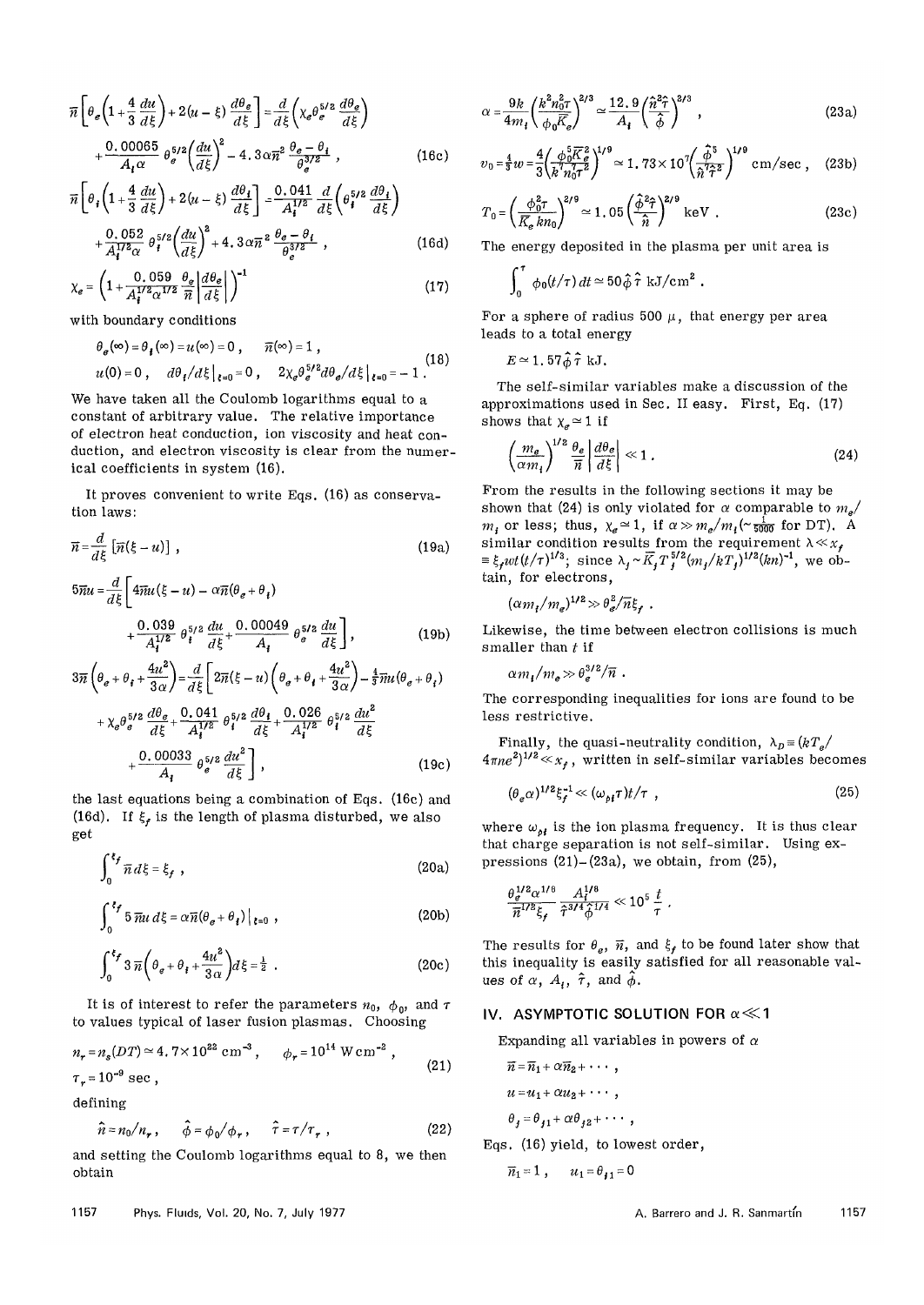

FIG. 1. Dimensionless electron temperature,  $\theta_{el}$ , vs dimensionless distance,  $\xi$ , for  $\alpha \ll 1$ .

and, assuming  $1 \gg \alpha \gg m_{\rm e} / m_{\rm f}$  (x $_{\rm e}$   $\simeq 1$  except in a narrow neighborhood of *%f),* 

$$
\theta_{e1} - 2\xi \frac{d\theta_{e1}}{d\xi} = \frac{d}{d\xi} \left( \theta_{e1}^{5/2} \frac{d\theta_{e1}}{d\xi} \right)
$$
 (26)

with the boundary conditions

$$
\theta_{e1}(\infty)=0\;,\qquad \theta_{e1}^{5/2}\,d\theta_{e1}/d\xi\big|_{\xi=0}=-\tfrac{1}{2}\;.
$$

Equation (26) represents a self-similar thermal wave.<sup>19</sup> It may be shown that there exists a value,  $\xi_f$ , such that  $\theta_{e1} \equiv 0$  for  $\xi \ge \xi_{f}$ , Then,  $\theta_{e1}(\xi_{f}) = 0$ ,  $\xi_{f}$  being given by

$$
\int_0^{\xi_f} \theta_{e1} d\xi = \frac{1}{6} ;
$$

this condition results from integrating (26) between 0 and  $\xi_f$  and making the heat flux vanish at  $\xi_f$ . Figure 1 shows  $\theta_{e1}(\xi)$  as given both by a numerical computation and by an approximate, integral method solution<sup>20</sup>

$$
\theta_{e1}=0.76(1-\xi/0.31)^{0.41}, \quad \xi\leq 0.31;
$$

actually,  $\theta_{e1}$  behaves as  $(\xi_f - \xi)^{0.4}$  near  $\xi_f$ .

The equations for  $\overline{n}_2$ ,  $u_2$ , and  $\theta_{i2}$ , neglecting viscosities and ion conduction, are

$$
d\overline{n}_2/d\xi = \xi^{-1} du/d\xi ,
$$
  
\n
$$
u_2 - 4\xi du_2/d\xi = -d\theta_{e1}/d\xi ,
$$
  
\n
$$
\theta_{12} - 2\xi d\theta_{12}/d\xi = 4.3\theta_{e1}^{-1/2} ,
$$
\n(27)



FIG. 2. Dimensionless velocity,  $u_2$ , vs dimensionless distance,  $\xi$ , for  $\alpha \ll 1$ . [The insert represents  $u_2$  vs  $\xi$  in the inner layer,  $\xi = 0 \ (\alpha^{1/2})$ .



FIG. 3. Dimensionless density perturbation,  $\bar{n}_2$ , and ion temperature,  $\theta_{i2}$ , vs dimensionless distance,  $\xi$ , for  $\alpha \ll 1$ .

with boundary conditions

$$
\overline{n}_2(\xi_f) = u_2(\xi_f) = \theta_{12}(\xi_f) = 0 , \qquad (28a)
$$

$$
u_2(0) = 0, \qquad d\theta_{\ell 2}/d\xi\big|_{\ell=0} = 0.
$$
 (28b)

We then have

$$
u_2 = -\xi^{1/4} \int_{\xi}^{\xi_f} \left( d\theta_{\vartheta 1} / d\xi_1 \right) d\xi_1 / 4 \xi_1^{5/4} , \qquad (29a)
$$

$$
\overline{n}_2 = \int_{\xi}^{\xi_f} \left( du_2 / d\xi_1 \right) d\xi_1 / \xi_1 , \qquad (29b)
$$

$$
\theta_{f2} = 2.15 \xi^{1/2} \int_{\epsilon}^{\epsilon_f} d\xi_1 / \theta_{\sigma 1}^{1/2} \xi_1^{3/2} ; \qquad (29c)
$$

these solutions are represented in Figs. 2 and 3.

For small 
$$
\xi
$$
  
\n $u_2 \approx -\theta'_{g1}(0) - C\xi^{1/4}$ , (30a)

$$
...
$$

$$
\theta_{i2} \simeq 4.3 [\theta_{\vartheta 1}(0)]^{-1/2} - C_1 \xi^{-1/2}, \qquad (30b)
$$

$$
\overline{n}_2 \simeq C_2 \xi^{-3/4},\tag{30c}
$$

where  $\theta'_{e1} = d\theta_{e1} / d\xi$  and C,  $C_1$ ,  $C_2$  are constants; thus, expressions (29a, c) do not satisfy conditions (28b), while  $\overline{n}_2$  becomes singular at  $\xi = 0$ . Clearly, a thin, inner layer must exist around  $\xi = 0$ , in which some terms neglected in (27) should be retained.

# A. Inner layer

Defining new, stretched variables

$$
\hat{\xi} = \xi / \alpha^{1/2} [\theta_{e1}(0)]^{1/2}, \qquad \hat{u} = -u_2 / \theta_{e1}^{\prime}(0),
$$

Eq. (16b) becomes

$$
\hat{u} - 1 = (4\hat{\xi} - \hat{\xi}^{-1}) d\hat{u}/d\hat{\xi}
$$

whose solution is

$$
\hat{u} = 1 - A \left| 1 - 4 \hat{\xi}^2 \right|^{1/8} . \tag{31}
$$

Boundary condition  $\hat{u}(0) = 0$  leads to  $A = 1$ ; on the other hand, matching (31) for large  $\hat{\xi}$  to (30a), we get

$$
A = -\left[\alpha \theta_{e1}(0)/4\right]^{1/8} C/\theta_{e1}'(0) .
$$

Thus,  $\hat{u}$  presents a cusp at  $\hat{\xi} = 1/2$  (see Fig. 2).

The  $\hat{\xi} = \frac{1}{2}$  plane is, therefore, a weak discontinuity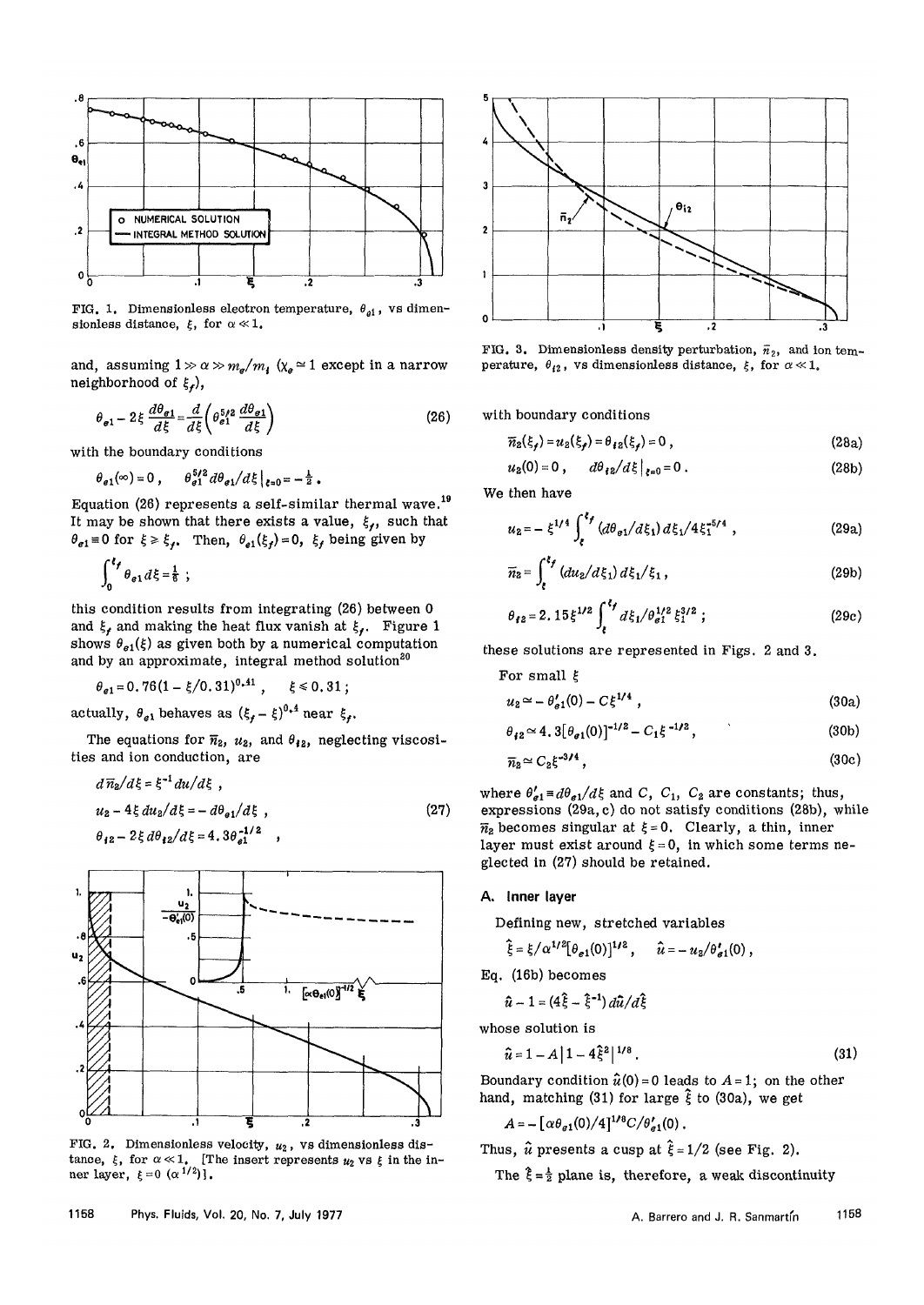surface.<sup>21</sup> Such surfaces move relative to the fluid with the speed of propagation of small disturbances,  $c$ , which, due to heat conduction, is given here by  $c^2$  $\equiv m_i^{-1}(dP/dn)_T \simeq kT_e/m_i$  ( $T_i \ll T_e$ ); now, at  $\hat{\xi} = \frac{1}{2}$  we have

$$
4(\xi - u)^2 \simeq 4\xi^2 = \alpha \theta_e(0)
$$

or

 $\left(dx_{a}/dt-v\right)^{2} = kT_{a}/m_{b}$ 

*xt* being the position of the discontinuity surface.

Obviously, there must exist a very thin, viscous sublayer, centered at  $\hat{\xi} = \frac{1}{2}$ ; a detailed analysis of this sublayer is given in Appendix A.

We notice that  $\overline{n}_2$ , as given by (29b) and (31), is no longer singular at  $\xi = 0$ . On the other hand, to satisfy condition  $d\theta_{\ell}z/d\xi = 0$  at  $\xi = 0$ , heat conduction should be retained in the ion energy equation, within a very thin, thermal, boundary layer around  $\xi = 0$ .

## V. ASYMPTOTIC SOLUTION FOR  $\alpha \gg 1$

Condition  $\alpha \ll 1$  implies either  $n_0$ , and thus, heat capacity per unit volume, small, for given  $\phi_0/\tau$ , or  $\phi_0/\tau$ large for given  $n_0$ ; either way  $T_e$  must grow very fast with time. Heat conduction is then dominant, leading to a rapid equalization of both temperature and pressure; consequently, the plasma is unable to begin moving, and convection is negligible, as found in last section. In the opposite limit  $\alpha \gg 1$ , on the contrary, convective energy flow must be dominant and give rise (neglecting viscosity) to a shock bounding the disturbed plasma.<sup>19</sup> However, since convection must vanish at  $\xi = 0$ , there must exist a region where heat conduction is important, lying between the origin and the (isentropic) region where convection is dominant.

#### A. Isentropic region

The flow behind the shock is isentropic, ion and electron temperatures being equal and viscosity and conduction, negligible. The jump conditions across the shock, which may be directly obtained from system (19), are

$$
\overline{n}_f(\xi_f - u_f) = \xi_f,
$$
  
\n
$$
4\overline{n}_f u_f(\xi_f - u_f) - 2\alpha \overline{n}_f \theta_f = 0,
$$
  
\n
$$
4\overline{n}_f(\theta_f + 2u_f^2/3\alpha)(\xi_f - u_f) - 8\overline{n}_f u_f \theta_f/3 = 0,
$$

where the subscript  $f$  labels the conditions just behind the shock; then,

$$
\overline{n}_f=4\ ,\qquad u_f=3\,\xi_f/4\ ,\qquad \theta_f=3\,\xi_f^2/8\,\alpha\ .
$$

Defining the normalized variables

$$
\eta = \xi/\xi_f, \qquad \nu = \overline{n}/\overline{n}_f, \qquad \gamma = u/u_f, \qquad z_f = \theta_f/\theta_f,
$$

Eq. (20c) becomes

$$
\int_0^1 3\nu (z_{\theta} + z_{\dagger} + 2y^2) d\eta = \alpha / 3 \xi_f^3 ;
$$

since  $\eta$ ,  $\nu$ ,  $y$ , and  $z<sub>f</sub>$  are of order unity behind the shock,  $\xi_f = \gamma \alpha^{1/3}$ , where  $\gamma$  is an unknown constant of order of unity, determining the shock position.

Then, system (16) becomes

$$
\frac{d\nu}{d\eta} = \frac{3\nu}{4\eta - 3y} \frac{dy}{d\eta} \,, \tag{32a}
$$

$$
\nu y + \nu (3y - 4\eta) \frac{dy}{d\eta} = -\frac{1}{2} \frac{d}{d\eta} [\nu (z_{e} + z_{i})] + O(\alpha^{-3/2}), \qquad (32b)
$$

$$
\nu \left[ z_j \left( 1 + \frac{dy}{d\eta} \right) + \frac{1}{2} \left( 3y - 4\eta \right) \frac{dz_j}{d\eta} \right]
$$
  
= 
$$
\mp \frac{75 \alpha^{3/2} \nu^2}{\gamma^3} \frac{z_e - z_1}{z_d^{3/2}} + O(\alpha^{-3/2}),
$$
 (32c)

the upper sign corresponding to electrons. The viscosity and conduction terms are  $O(\alpha^{-3/2})$ , as indicated, and may be neglected to lowest order. Similarly, we get  $\chi_q \simeq 1$  up to order  $\alpha^{-3/2}$ . On the other hand, the energy exchange term is dominant, so that  $z_e \approx z_i \equiv z$ . Thus, Eq. (32b) will read

$$
\nu y + \nu (3y - 4\eta) dy / d\eta = -d(\nu z)/d\eta , \qquad (32d)
$$

while adding the (32c) equations for ions and electrons, we obtain

$$
2z(1+dy/d\eta)+(3y-4\eta)dz/d\eta=0.
$$
 (32e)

Equations (32a), (32d), and (32e) must be solved subject to boundary conditions

$$
y(1)=y(1)=z(1).
$$

Having neglected second-order derivatives, that system will clearly not be uniformly valid in the whole interval  $0 < \eta \leq 1$ .

A first integral of the system can be obtained by combining Eqs. (32a, e),

$$
\nu^{7/3}(4\eta-3\gamma)/z^2=1\ ;
$$

this is the usual adiabatic integral of self-similar isentropic flow.<sup>28</sup> Furthermore, Eq. (32d) may be rewritten as

$$
\frac{dy}{d\eta} = -\frac{y(4\eta - 3y) + 2z}{5z - (4\eta - 3y)^2}.
$$

This equation, together with Eq. (32e), may now be easily solved defining

$$
Y=y/\eta\,,\qquad Z=z/\eta^2\,;
$$

this leads to a  $(Y, Z)$  phase-space equation

$$
\frac{dZ}{dY} = \frac{2Z}{4-3Y} \frac{Z(17-15Y)+(4-3Y)[Y+3(Y-1)(4-3Y)]}{Z(2+5Y)+3Y(Y-1)(4-3Y)}
$$

together with

$$
\eta \frac{dY}{d\eta} = -Y - \frac{Y(4-3Y) + 2Z}{5Z - (4-3Y)^2}.
$$

It may be shown analytically, that *Y* increases, starting from unity, as  $\eta$  decreases and that for  $Y \rightarrow 4/3$ ,  $Z \sim (4$  $-3Y$ <sup>3/13</sup>; then, defining  $\overline{\eta}$  by  $Y(\overline{\eta}) = 4/3$ , we obtain

$$
z \simeq B_1(\eta - \overline{\eta})^{3/13}
$$
,  $y \simeq \frac{4}{3}\overline{\eta} - \frac{2}{5}(\eta - \overline{\eta})$ ,  $\nu \simeq B_2(\eta - \overline{\eta})^{-3/13}$ .

Numerical results for  $\nu$ ,  $y$ , and *z* versus  $\eta$  are given in Fig. 4; we also find  $\overline{\eta} \approx 0.82$ ,  $B_1 \approx 1.70$ ,  $B_2 \approx 0.78$ .

This solution corresponds to the classical problem of a gas at rest, compressed by a plane piston moving with a velocity  $U \propto t^n$ . For certain values of *n*, the density

1159 Phys. Fluids, Vol. 20, No. 7, July 1977 **A. Barrero and J. R. Sanmartin** 1159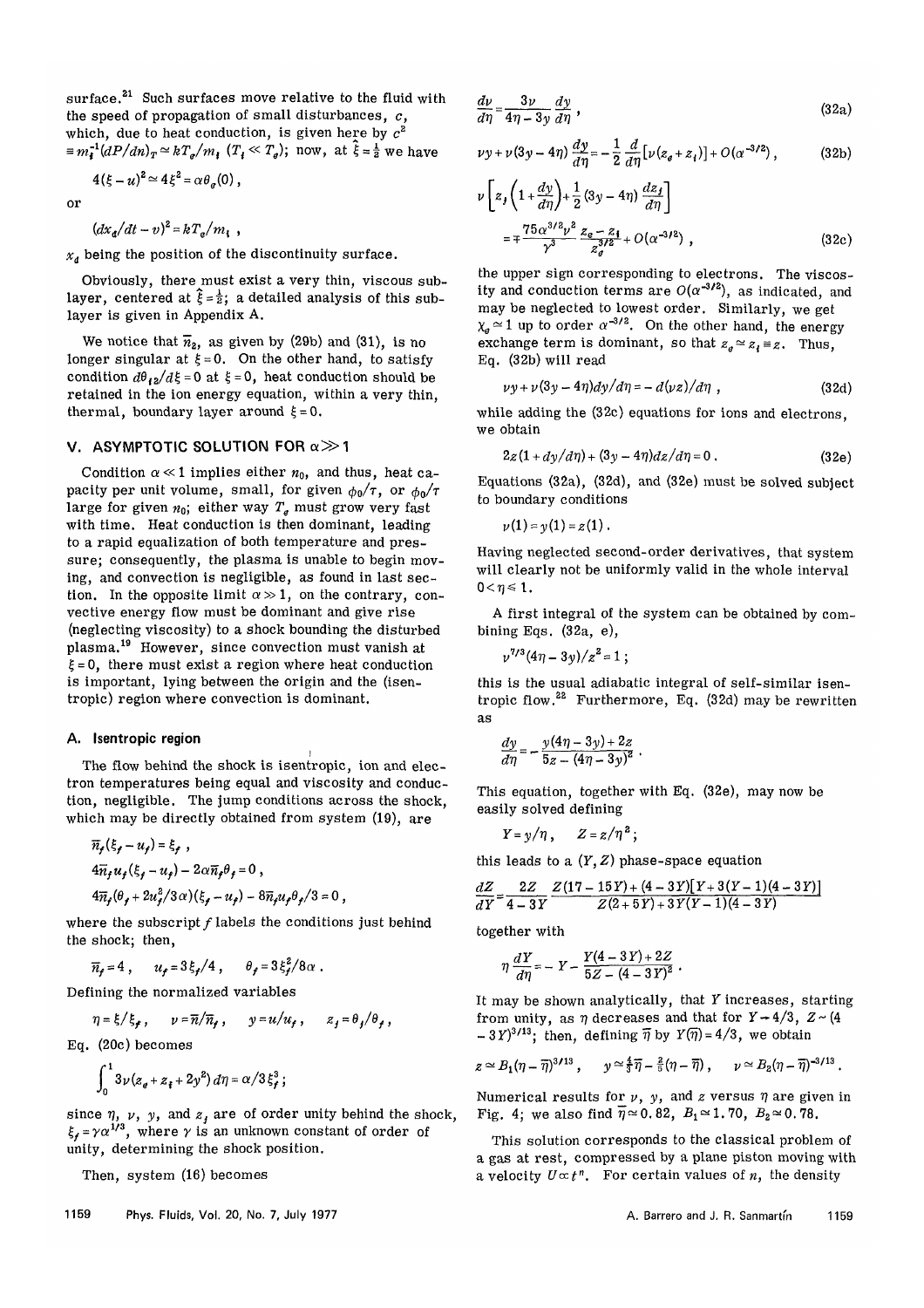

FIG. 4. Normalized dimensionless density, *v,* velocity, *y,*  and ion and electron temperatures, *z,* vs normalized dimensionless distance,  $\eta$ ; is entropic region,  $\alpha \gg 1$ .

becomes infinite at the piston, while the temperature goes to zero, as in the present case  $(n=1/3).^{22-24}$ 

#### B. Conduction region

The isentropic solution ceases to be valid in the neighborhood of  $\overline{\eta}$ . Moreover, in a region containing the origin, conduction must be taken into account. To determine the order of magnitude of the variables in this region we first notice that the last boundary condition in (18), may be rewritten

$$
(3/8)^{7/2} \gamma^6 \alpha^{-3/2} \chi_e z_e^{5/2} dz_e/d\eta|_{\eta=0} = -\frac{1}{2} ;
$$

thus,  $z_e = O(\alpha^{3/7})$ , and it is easy to show that  $z_e \approx z_i \equiv z$ ,  $\chi_{\rm g} \simeq 1$ . On the other hand,  $y = O(1)$ , since  $y(\overline{\eta}^*)$  is of the order of unity. Finally, Eq. (20a) gives  $\int_0^1 v \, d\eta = 1/4$ , while the isentropic solution is such that  $\int_{\frac{1}{2}}^{1} \nu d\eta = 1/4$ ; thus,  $\nu$  must be much less than unity to the left of  $\overline{\eta}$ . Then, from (20b) we get  $\int_{\pi}^{1} 5\nu y \, d\eta \simeq \nu(0)z(0)$ , implying  $\nu = O(\alpha^{-3/7})$ .

Now defining  $\hat{\nu} = \alpha^{3/7} \nu$ ,  $\hat{z} = \alpha^{-3/7} z$ , system (16) to lowest order in *a* becomes

$$
\frac{d\hat{\nu}}{d\eta} = \frac{3\hat{\nu}}{4\eta - 3y} \frac{dy}{d\eta} \,, \tag{33a}
$$

$$
d(\hat{\nu}\,\hat{z})/d\eta=0\,,\tag{33b}
$$

$$
2\hat{v}\hat{z}\left(1+\frac{dy}{d\eta}\right)-\hat{v}(4\eta-3y)\frac{d\hat{z}}{d\eta}=\left(\frac{3}{8}\right)^{5/2}\frac{\gamma^3}{4}\frac{d}{d\eta}\left(\hat{z}^{5/2}\frac{d\hat{z}}{d\eta}\right);
$$
\nEq. (33c) results from adding (16c, d). We have ne-

 $E_q$ . (50c) results from adding (16c, d). We have neglected viscosities and ion conduction. System (30) must be solved subject to five boundary conditions, since *y* is unknown: three conditions for matching with the isentropic solution, and

$$
y(0) = 0, \quad \left(\frac{3}{8}\right)^{7/2} \gamma^6 \hat{z}^{5/2} \frac{d\hat{z}}{d\eta}\bigg|_{\eta=0} = -\frac{1}{2} \ . \tag{34}
$$

1160 Phys. Fluids, Vol. 20, No. 7, July 1977 **A. B. A. Barrero and J. R. Sanmartin** 

Integrating (33b) and matching to the isentropic solution, we obtain

$$
\hat{\nu}\hat{z} \simeq B_1 B_2 \simeq 1.32 \ .
$$

Then, using (33a) and (34), Eq. (33c) may be integrated once, giving

$$
1.32(2\eta+5y) = (3/8)^{5/2}(\gamma^3/4)\hat{z}^{5/2}d\hat{z}/d\eta+1/3\gamma^3.
$$
 (35)

Also, Eq. (33a) becomes

$$
3\hat{z} dy/d\eta = -(4\eta - 3y) d\hat{z}/d\eta.
$$

The last two equations are to be solved with boundary conditions

 $\gamma(0) = 0$ ,  $\gamma(\overline{\eta}) = \frac{4}{3}\overline{\eta}$ ,  $\hat{z}(\overline{\eta}) = 0$ .

In the neighborhood of  $\overline{\eta}$ , the solution is found to behave in the form *\* 

$$
\hat{z} \simeq D_1(\overline{\eta}-\eta)^{2/5}, \qquad y \simeq \frac{4}{3}\overline{\eta} - D_2(\overline{\eta}-\eta)^{2/5} . \tag{36}
$$

Then,  $\hat{z}^{5/2} d\hat{z}/d\eta \rightarrow 0$  as  $\eta \rightarrow \overline{\eta}$ , and from Eq. (35)

$$
\gamma = 0.33
$$

Numerical results for  $\hat{\nu}$ ,  $\gamma$ , and  $\hat{z}$  versus  $\eta$  are given in Fig. 5.

It is important to notice that expression  $\nu(4\eta - 3\nu)$ *must* increase monotonically with  $\eta$ , for all  $\eta$  [see Eq. (19a)], and that the solution in this section violates this condition at  $\overline{\eta}$ :

$$
\nu(4\eta - 3y) \sim (\eta - \overline{\eta})^{10/13} \to 0 \text{ as } \eta \to \overline{\eta}^*,
$$
  

$$
\nu(4\eta - 3y) \sim \alpha^{-3/7}(\overline{\eta} - \eta)^{-2/5}(\overline{\eta} - \eta)^{2/5} \sim \alpha^{-3/7} \text{ as } \eta \to \overline{\eta}^*,
$$

and therefore,  $\nu(4\eta - 3\gamma)$  (mass flow relative to the surface  $\eta$ ) presents a negative jump at  $\overline{\eta}$ , of order  $\alpha^{-3/7}$ . A detailed analysis of the solution in the neighborhood of  $\overline{\eta}$ , carried out in Appendix B, shows that  $\nu(4\eta-3\gamma)$  is continuous at this point, and that  $z$  and  $\nu$  present a minimum ( $\simeq 0.77a^{-9/70}$ ) and a maximum ( $\simeq 1.72a^{9/70}$ ), respectively, at  $\overline{\eta}$  + 0.032 $\alpha$ <sup>-39/70</sup>. Naturally, the solution given in Figs. 4 and 5, will not be modified by this correction, except in a narrow layer around  $\eta = \overline{\eta}$ .

# VI. DISCUSSION OF RESULTS

We have studied the one-dimensional motion generated in a cold, unbounded plasma of density  $n_0$ , when a pulse of energy per unit time and area,  $\phi = \phi_0 t / \tau$ , is (anomalously) absorbed in a given plane. The analysis, includ-



FIG. 5. Normalized dimensionless density, *v,* velocity, *y,*  and ion and electron temperatures,  $z$ , vs normalized dimensionless distance,  $\eta$ ; conduction region,  $\alpha \gg 1$ .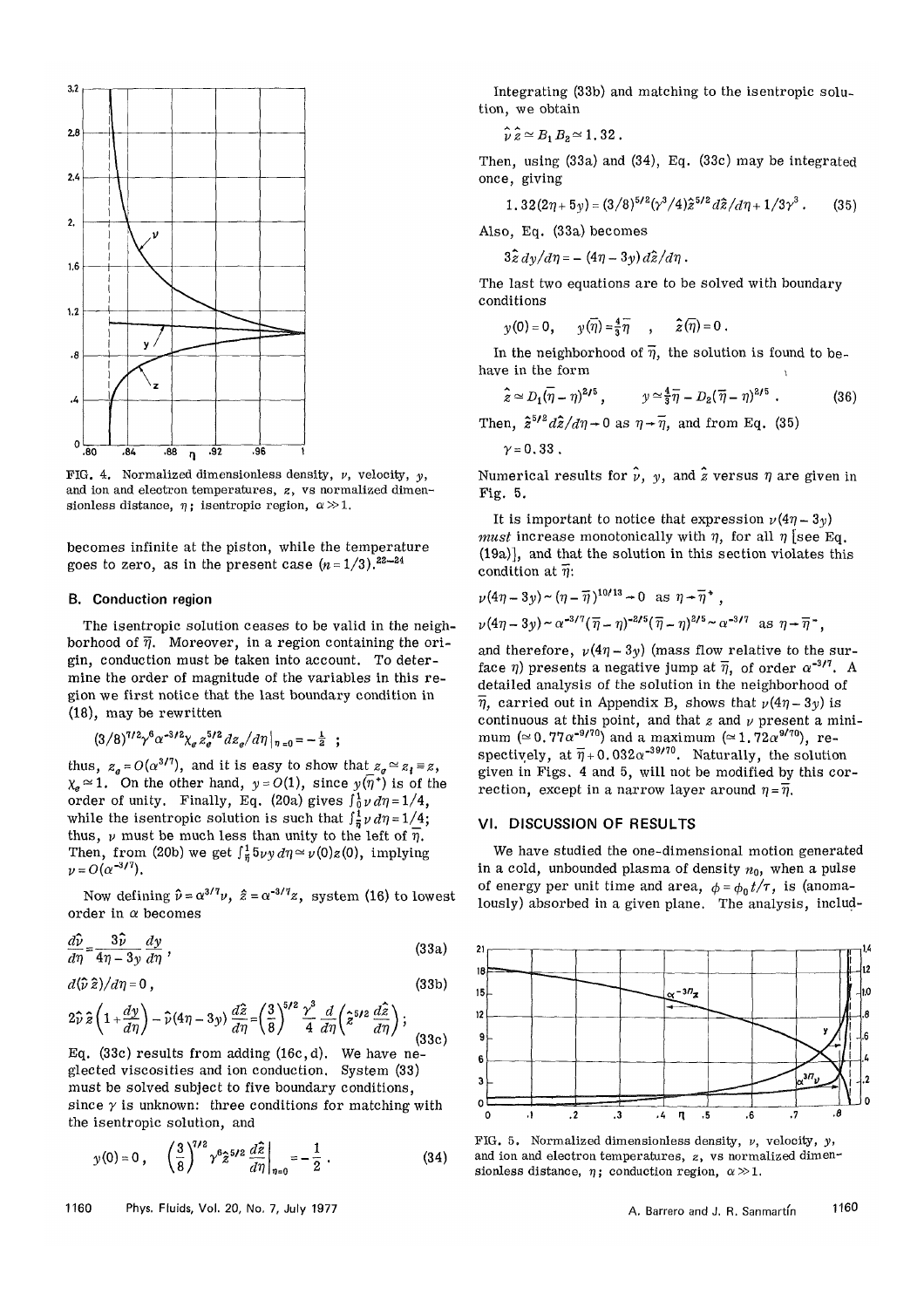

FIG. 6. Schematic dependence of length of plasma disturbed, velocity and temperatures as functions of  $n_0$ ,  $\tau$ , and  $\alpha$ .

*ing* heat conduction, viscosity, ion-electron *energy* exchange, and an electron flux limiter, shows that the motion is self-similar and governed by a single parameter  $\alpha \propto (n_0^2 \tau/\phi_0)^{2/3}$ . For all reasonable values of  $n_0$ ,  $\tau$ , and  $\phi_0$ , the motion is quasi-neutral, and for  $\alpha \gg m_e/m_i$ , the plasma is collision dominated (no flux limiter).

For  $\alpha \ll 1$ , a thermal wave carries the energy, convection and ion temperature being negligible. The order of magnitude of the self-similar variables defined in Sec. III is

 $\xi \cdot \sim \theta_e = O(1)$ ,  $\theta \cdot \sim \overline{n} - 1 \sim u = O(\alpha)$ .

Both  $\overline{n}$  and *u* present a maximum for  $\xi = O(\alpha^{1/2})$ .

For  $\alpha \gg 1$ , ion and electron temperatures are practically equal to each other. Close to the origin, there is a region where conduction and thermal energy convection are comparable; a thin layer of cold and very dense plasma separates it from an isentropic region further ahead, where thermal and kinetic energies are of the same order, and which is bounded by a shock from the undisturbed plasma. The order of magnitude of the self-similar variables is

Conduction region:

$$
\overline{n} = O(\alpha^{-3/7}), \quad \theta_j = O(\alpha^{2/21}), \quad \Delta \xi = O(\alpha^{1/3});
$$
  
Isentropic region:

$$
\overline{n} = O(1)
$$
,  $\theta_j = O(\alpha^{-1/3})$ ,  $\Delta \xi = O(\alpha^{1/3})$ ;

Intermediate layer:

$$
\overline{n} = O(\alpha^{9/70}), \quad \theta_j = O(\alpha^{-97/210}), \quad \Delta \xi = O(\alpha^{-47/210});
$$

where  $\Delta \xi$  is the thickness of the region considered;  $u = O(\alpha^{1/3})$  everywhere. There is also a shock precur- $\text{sort}^{\mathbf{19}}$  of thickness  $\Delta \xi = O(\alpha^{-5/6})$ .

Qualitative information on the solution for  $\alpha = O(1)$ may be obtained from the results for  $\alpha \ll 1$  and  $\alpha \gg 1$ . For  $\alpha$  large and decreasing, the density maximum and temperature minimum become less sharp, while  $\Delta \xi$ , for all zones, approaches  $O(1)$ . Thus for  $\alpha = O(1)$ , a shock will stand in the middle of a thermal wave; in other words, the precursor thickness and the distance of the

shock to the origin are comparable and of order of unity. Then, convection and conduction of energy are comparable everywhere; moreover,  $\theta_e$ ,  $\theta_i$ ,  $\bar{n}$ , and *u* are of order unity, and  $\theta_e \neq \theta_i$ . As  $\alpha$  decreases further the shock collapses toward the origin until, at a certain  $\alpha$ , becomes a weak discontinuity surface, where  $\overline{n}$  and  $u$ present a maximum ( $\alpha \ll 1$  case).

The dimensional variables  $x_f$ , v, and  $T_f$   $(j = e, i)$ , at  $t = \tau$ , depend on  $\alpha$  in the way

$$
x_f/\tau \propto (n_0 \tau)^{1/3} \xi_f(\alpha) \alpha^{-5/6} \propto (\phi_0 \tau)^{1/6} \xi_f(\alpha) \alpha^{-7/12} ,
$$
  
\n
$$
v \propto (n_0 \tau)^{1/3} u(\alpha, \xi) \alpha^{-5/6} \propto (\phi_0 \tau)^{1/6} u(\alpha, \xi) \alpha^{-7/12} ,
$$
  
\n
$$
T_f \propto (n_0 \tau)^{2/3} \theta_f(\alpha, \xi) \alpha^{-2/3} \propto (\phi_0 \tau)^{1/3} \theta_f(\alpha, \xi) \alpha^{-1/6} .
$$

These expressions are schematically represented in Figs. 6 and 7; for large  $\alpha$ ,  $T<sub>f</sub>$  presents different behavior depending on the value of  $\dot{\xi}$ .

We next point out some qualitative conclusions of interest for laser fusion plasmas:

(a) Both velocity (and therefore kinetic energy) and ion temperature, as function of  $\alpha$ , present a maximum for a value of  $\alpha$  of order unity.

(b) Both production and flux of entropy depend critically on  $\alpha$  since, first,  $T_e \approx T_i$  for  $\alpha \gg 1$  and  $T_e \neq T_i$  for  $\alpha \le O(1)$ , and second, for  $\alpha > 1$  the motion of the plasma in the front is isentropic, while for  $\alpha \leq O(1)$  heat conduction is important everywhere.

We notice here that these conclusions will remain valid for spherical geometries and for nonlinear pulses (if appropriate values of  $d\phi/dt$  are used instead of  $\phi_0/\tau$ .

Finally, some approximate results by previous authors may be recovered as certain limits of our solution:

(1) For given  $\phi_0$  and  $t \approx \tau \to \infty$  ( $\phi \approx \phi_0$ ,  $\phi/t \to 0$ ),  $\alpha \to \infty$ , and therefore

$$
x_f/\tau \sim v \sim (\phi_0/n_0)^{1/3}
$$
,  $T_e \approx T_i \sim (\phi_0/n_0)^{2/3}$ .

This behavior has been previously obtained in Refs. 6 and 7, for constant irradiation  $\phi = \phi_0$ , and long times (neglecting any transient) so that  $\phi/t \rightarrow 0$ .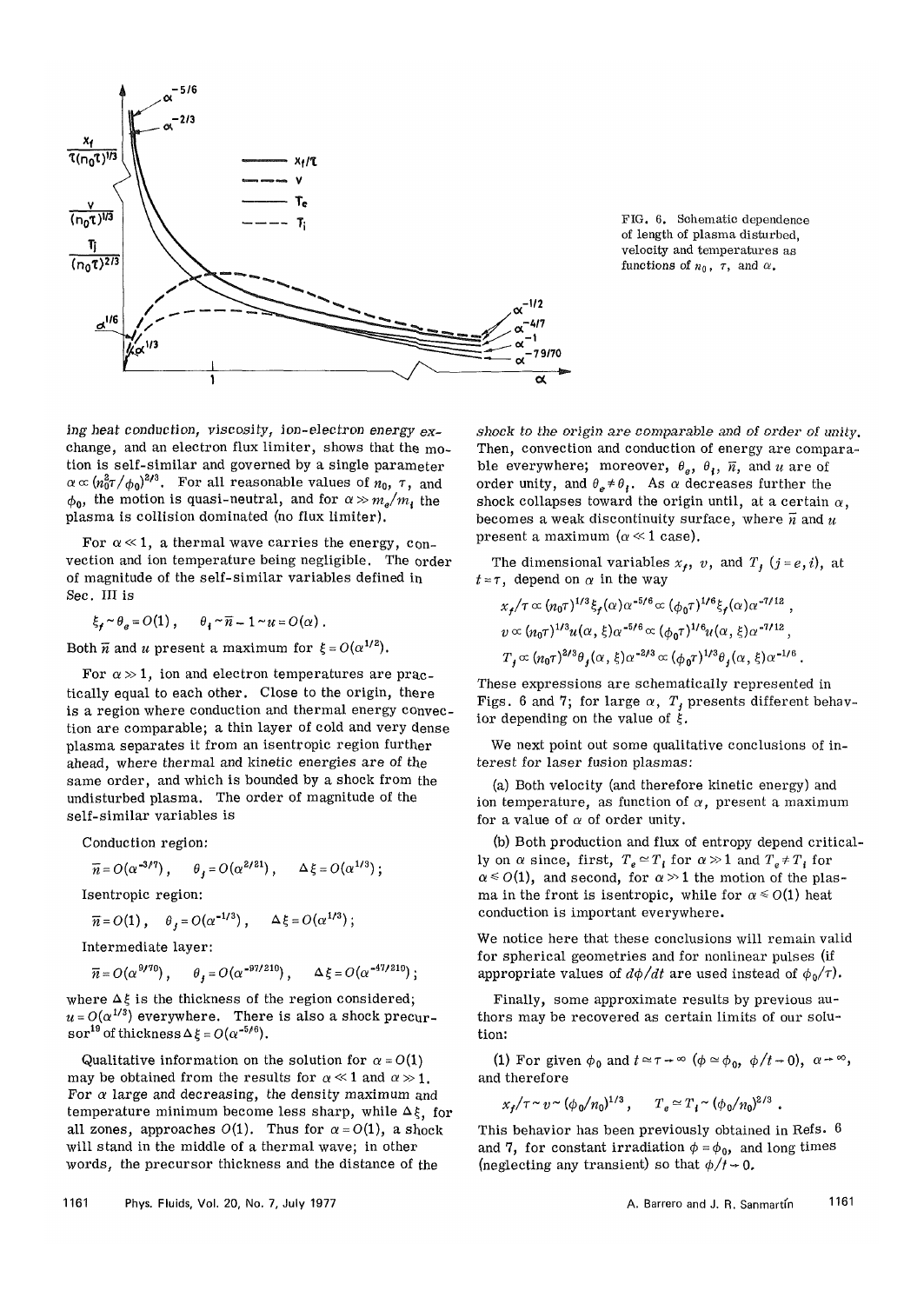

FIG. 7. Schematic dependence of length of plasma disturbed, velocity and temperatures as functions of  $\phi_0$ ,  $\tau$ , and  $\alpha$ .

(2) For given  $\phi_0$  and  $t \approx \tau \to 0$  ( $\phi \approx \phi_0$ ,  $\phi/t \to \infty$ ),  $\alpha \to 0$ , and therefore,

$$
x_{\!\!f} \!\sim (\phi_0^5 \tau^7 / n_0^7)^{1/9} \,, \qquad T_e \!\sim (\phi_0^2 \tau / n_0)^{2/9} \ .
$$

This behavior has been previously obtained in Refs. 8 and 9, for constant irradiation  $\phi = \phi_0$ , and short times (neglecting motion) so that  $\phi_0/t \rightarrow \infty$ . One may also consider the instantaneous deposition of energy per unit area  $W = \phi_0 \tau$ ; this leads to

$$
x_f \sim (\dot{W}^5 \tau^2 / n_0^7)^{1/9}
$$
,  $T_e \sim (\dot{W}^2 / \tau n_0)^{2/9}$ .

## ACKNOWLEDGMENTS

This work was conducted at the Universidad Politecnica de Madrid, Spain, in partial fulfillment of the re-^ quirements for the doctoral degree of one of the authors (A.B.).

This research was performed under the auspices of the Junta de Energia Nuclear of Spain.

## APPENDIX A

To study the viscous sublayer around  $\hat{\xi} = 1/2$ , for  $\alpha \ll 1$ , we define

$$
\xi^* = (\hat{\xi} - 1/2) [\alpha \theta_{e1}(0)/\sigma]^{1/2} , \qquad u^* = 1 - \hat{u} ,
$$

where

$$
\sigma = 0.039 [\theta_{i1}(0)\alpha]^{5/2} / A_i^{1/2} + 0.00049 [\theta_{e1}(0)]^{5/2} / A_i.
$$

Then, the momentum equation becomes

$$
\frac{d^2u^*}{d\xi^{*2}} + 8\left[\xi^* + \frac{\alpha}{\sigma^{1/2}} \theta'_{e1}(0)(\frac{a}{\delta} - u^*)\right] \frac{du^*}{d\xi^*} - u^* = 0; \quad (A1)
$$

it is easy to show that,  $\alpha \sigma^{-1/2}$  has a maximum value of 1.76, for  $A_i = 2.5$ , at  $\alpha = 0.039$ .

For 
$$
\xi^* \to \pm \infty
$$
, we find  
\n $u^* \simeq a^{\pm} (\pm \xi^*)^{1/8}$ . (A2)

Matching to the solution of the inner layer for  $\hat{\xi} - 1/2$  $-0^{\pm}$ , yields, from Eq. (31),

$$
a^* = -\left[\alpha \sigma \theta_{e1}(0)\right]^{1/16} C / \theta'_{e1}(0)
$$

1162 Phys. Fluids, Vol. 20, No. 7, July 1977 **A. Barrero and J. R. Sanmartin** 1162

$$
a^* = [16\sigma/\alpha \theta_{e1}(0)]^{1/16} . \tag{A3}
$$

Equation (Al) together with the boundary conditions (A2), (A3) may now be solved numerically for any given  $\alpha$ .

## APPENDIX B

To study the cold, highly dense, narrow layer around  $\overline{n}$ , for  $\alpha > 1$ , we define

$$
z=z, \quad J=\nu(4\eta-3y), \quad \ddot{P}=\nu z.
$$

Then, system (19), to lowest order but retaining electron conduction, becomes

$$
4\hat{P} = z \frac{dJ}{d\eta},\tag{B1a}
$$

$$
3\frac{d\hat{P}}{d\eta} = 10J - \frac{d}{d\eta} \left(\frac{J^2 z}{\hat{P}} + \eta J\right) ,\qquad (B1b)
$$

$$
\frac{z^{13/3}}{\hat{P}^{4/3}}\frac{d}{d\eta}\left(\frac{J\hat{P}^{4/3}}{z^{10/3}}\right) = \left(\frac{3}{8}\right)^{5/2}\frac{\gamma^3}{2\alpha^{3/2}}\frac{d}{d\eta}z^{5/2}\frac{dz}{d\eta}.
$$
 (B1c)

In the isentropic solution  $(\eta > \overline{\eta})$ ,

$$
J \simeq \frac{26}{5} B_2 (\eta - \overline{\eta})^{10/13} ,
$$

which is  $O(\alpha^{-3/7})$  for  $\eta - \overline{\eta} = O(\alpha^{-39/70})$ . Defining a point  $\eta_1$  and a new variable  $\hat{\eta}$ 

$$
\eta_1 = \overline{\eta} + b \alpha^{-39/70} , \qquad \widehat{\eta} = \alpha^r (\eta - \eta_1) \qquad (r > 39/70) ,
$$

the isentropic solution, near  $\eta_1$ , behaves as

$$
z \simeq B_1(\eta - \overline{\eta})^{3/13} \simeq \alpha^{-9/70} B_1 b^{3/13} (1 + \alpha^{-117/140} 3\hat{\eta}/13) + \cdots,
$$

$$
J \simeq \alpha^{-3/7} 5 \cdot 2 B_2 b^{10/13} (1 + \alpha^{-117/140} 10 \hat{\eta}/13b) + \cdots,
$$

$$
P \simeq B_1 B_2 + \cdots,
$$

where we have set  $r = 39/28$  to retain heat conduction in (Bl) to lowest order.

We next expand the variables in the neighborhood of  $\eta_1$ 

$$
z = \alpha^{-9/70} B_1 b^{3/13} + \alpha^{-27/28} z_1 + \cdots ,
$$
  
\n
$$
J = \alpha^{-3/7} 5 \cdot 2 B_2 b^{10/13} + \alpha^{-177/140} J_1 + \cdots ,
$$
  
\n
$$
\hat{P} = B_1 B_2 + \cdots ,
$$
  
\n(B2)

so that (Bl) becomes